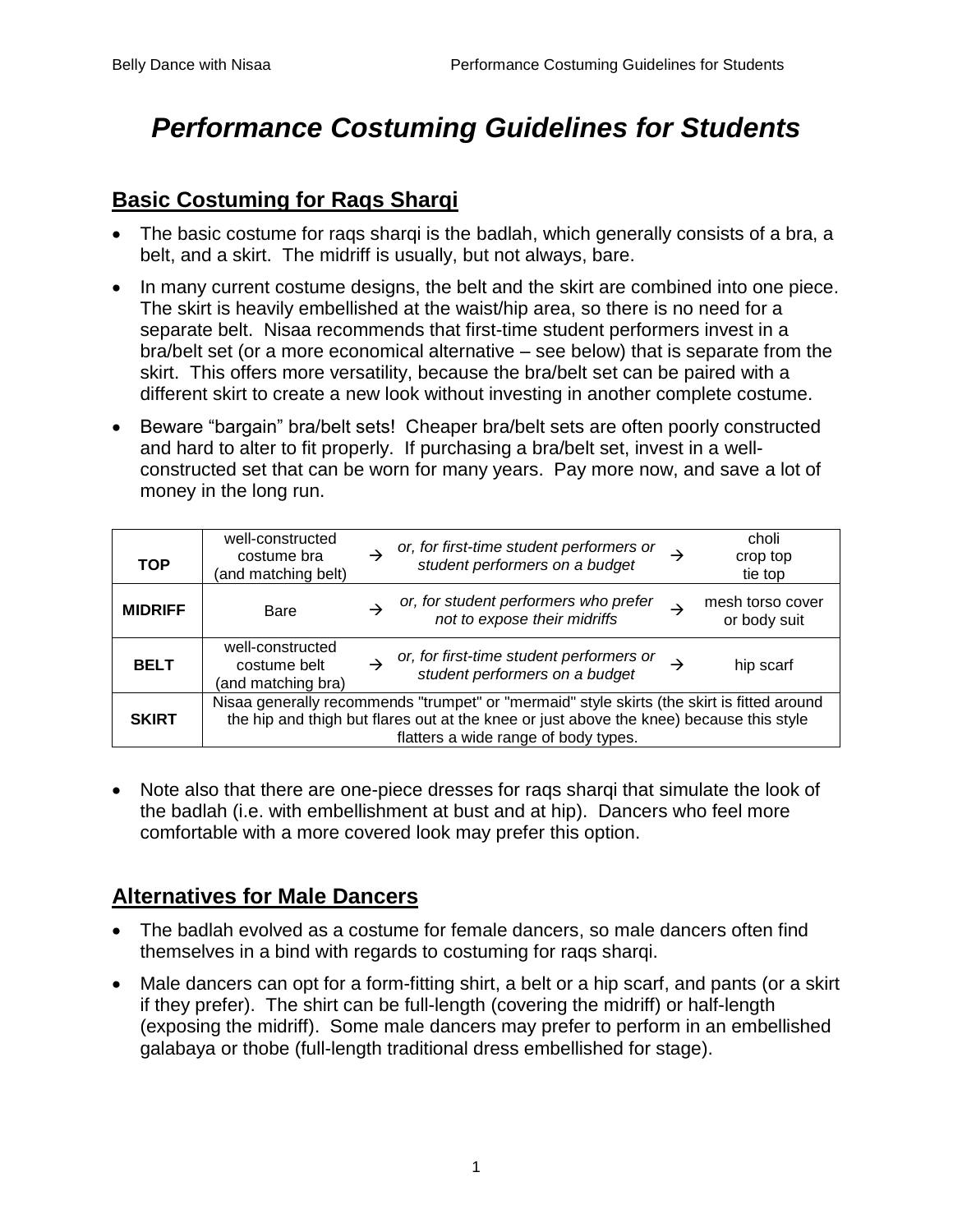#### **Costuming for Other Middle Eastern Dance Styles**

- Costuming for Middle Eastern dance styles other than rags shargi varies a great deal. This primarily impacts Levels 2a and 3 student performers, who will be performing styles other than raqs sharqi more often than Level 2 performers. Nisaa will provide guidance when specialized costuming becomes necessary.
- Levels 2a and 3 student performers are encouraged to invest in a galabaya, a fulllength traditional dress. On belly dance costume vendor web sites, this is often listed as a "baladi dress." A galabaya is suitable costuming for a variety of dance styles, including raqs baladi, raqs sa'idi, and raqs assaya, so it is a useful costume item for more experienced student performers to have on hand. Nisaa will provide guidance on the style and cut of the galabaya, as there are differences between "at home" and "on stage" styles.
- Nisaa has a limited supply of costume items for a variety of other Middle Eastern dance styles and loans these items out for performances as needed.

# **Costume Care**

- Do not store costumes in plastic.
- After performing, allow costumes to air-dry before putting them away.
- Do not bend bras when storing them. This can alter the shape of the cup.
- Be careful about hanging skirts made from stretchy materials such as lycra or stretch velvet – very heavy skirts can stretch and lose their shape.
- Be careful about snagging one part of a costume on another. For example, the hooks that hold rhinestones on a bra can easily snag a lycra skirt. Store and transport costume pieces separately or protect each piece by wrapping in a towel or pillowcase.

#### **Jewelry**

- Jewelry should complement the costume. Avoid overwhelming an already "blingy" costume with very "blingy" jewelry.
- Use jewelry to bring balance to the overall look. For example, arms with no decoration look very naked next to an elaborately decorated bra/belt set. Bring balance to the arms by ornamenting them with chunky bracelets.

#### **Footwear**

- Level 2, 2a, and 3 students are strongly encouraged to invest in a pair of dance slippers for class.
- Below are some general guidelines for performance footwear.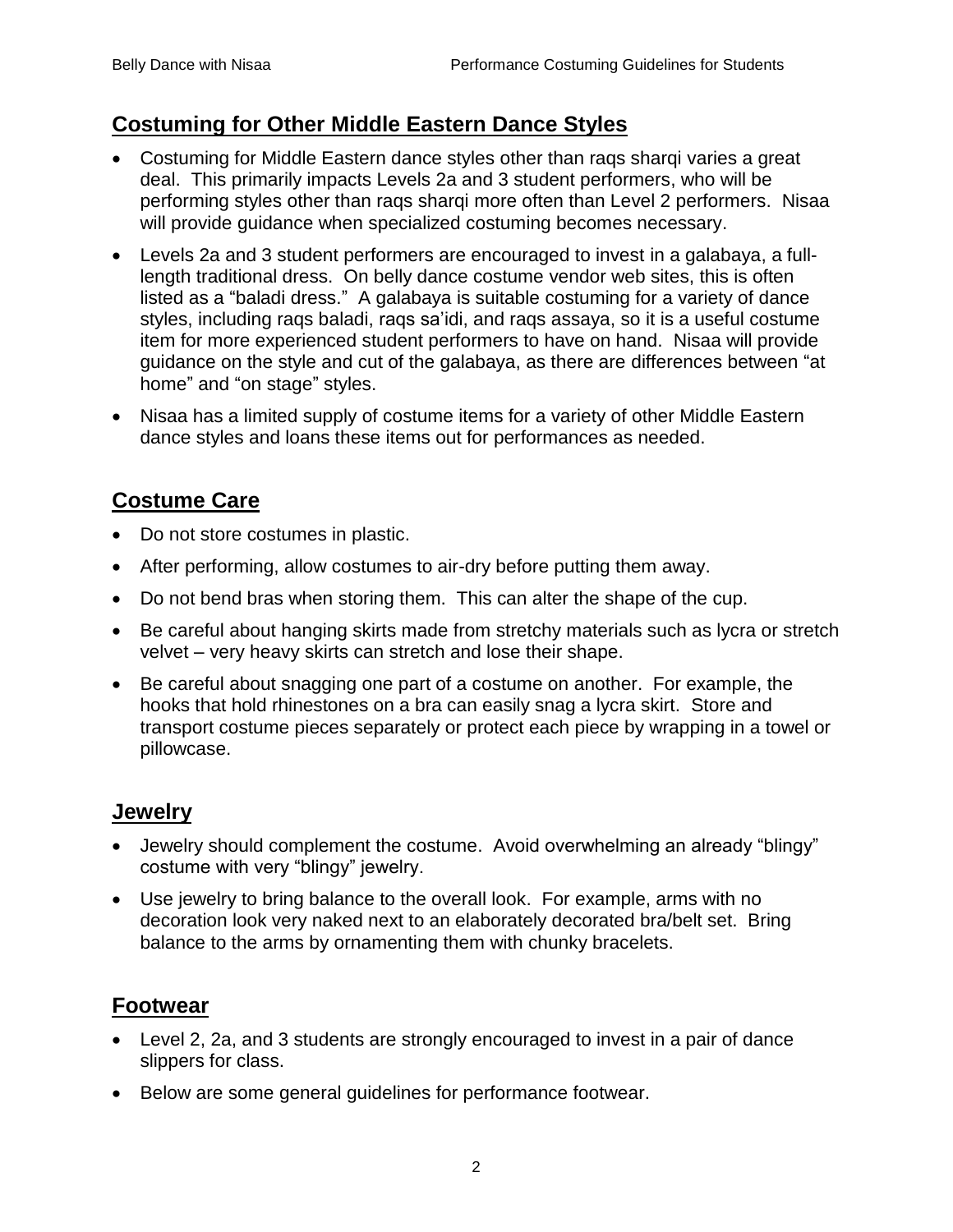| for day-to-day class wear and for most stage<br>performances                                                      | $\rightarrow$ | lyrical shoes that cover the balls of the feet -<br>like Bloch Foot Thongs, Capezio Foot Undeez,<br>or Dance Paws - or ballet slippers |
|-------------------------------------------------------------------------------------------------------------------|---------------|----------------------------------------------------------------------------------------------------------------------------------------|
| for performances where the performing<br>surface is questionable                                                  |               | full-coverage flat sandals - like Capezio<br>Hermes sandals - or equivalent street sandals                                             |
| for stage performances where the costuming<br>requires heeled shoes                                               | →             | low-heeled ballroom sandals or low-heeled<br>character shoes (depending on dance style)                                                |
| for performances where the performing<br>surface is questionable and where the<br>costuming requires heeled shoes |               | low-heeled street sandals or low-heeled street<br>pumps (depending on dance style)                                                     |

# **Performance Make-Up**

- Performance make-up is applied to provide emphasis to facial features that would otherwise be difficult to see from far away or under the harsh glare of stage lights.
- Although performance make-up requirements vary depending on the performance venue, in general, performance make-up has to be applied much more dramatically than ordinary day-to-day make-up (even evening make-up).
- Below are some general guidelines for performance make-up.

| <b>BEFORE</b><br><b>BEGINNING</b> | Wash and moisturize the face.                                                                                                                                                                                                            |  |  |  |
|-----------------------------------|------------------------------------------------------------------------------------------------------------------------------------------------------------------------------------------------------------------------------------------|--|--|--|
| <b>THE FACE</b>                   | Apply foundation to even out skin tone (choose foundation that matches skin<br>٠<br>color).<br>Apply powder to set foundation.<br>٠<br>Apply blush to define cheekbones.<br>٠                                                            |  |  |  |
| <b>THE EYES</b>                   | Apply dramatically pigmented eye shadow to the entire eyelid.<br>٠<br>Emphasize the crease of the eyelid with a darker shade of eye shadow.<br>$\bullet$<br>Line the eyes with black eyeliner.<br>Apply mascara or wear false eyelashes. |  |  |  |
| <b>THE</b><br><b>EYEBROWS</b>     | Pencil the eyebrows (this is an important step because the eyebrows help to<br>$\bullet$<br>convey facial expressions).                                                                                                                  |  |  |  |
| THE LIPS                          | Apply dramatically pigmented lipstick (bright reds work well) and blot.                                                                                                                                                                  |  |  |  |